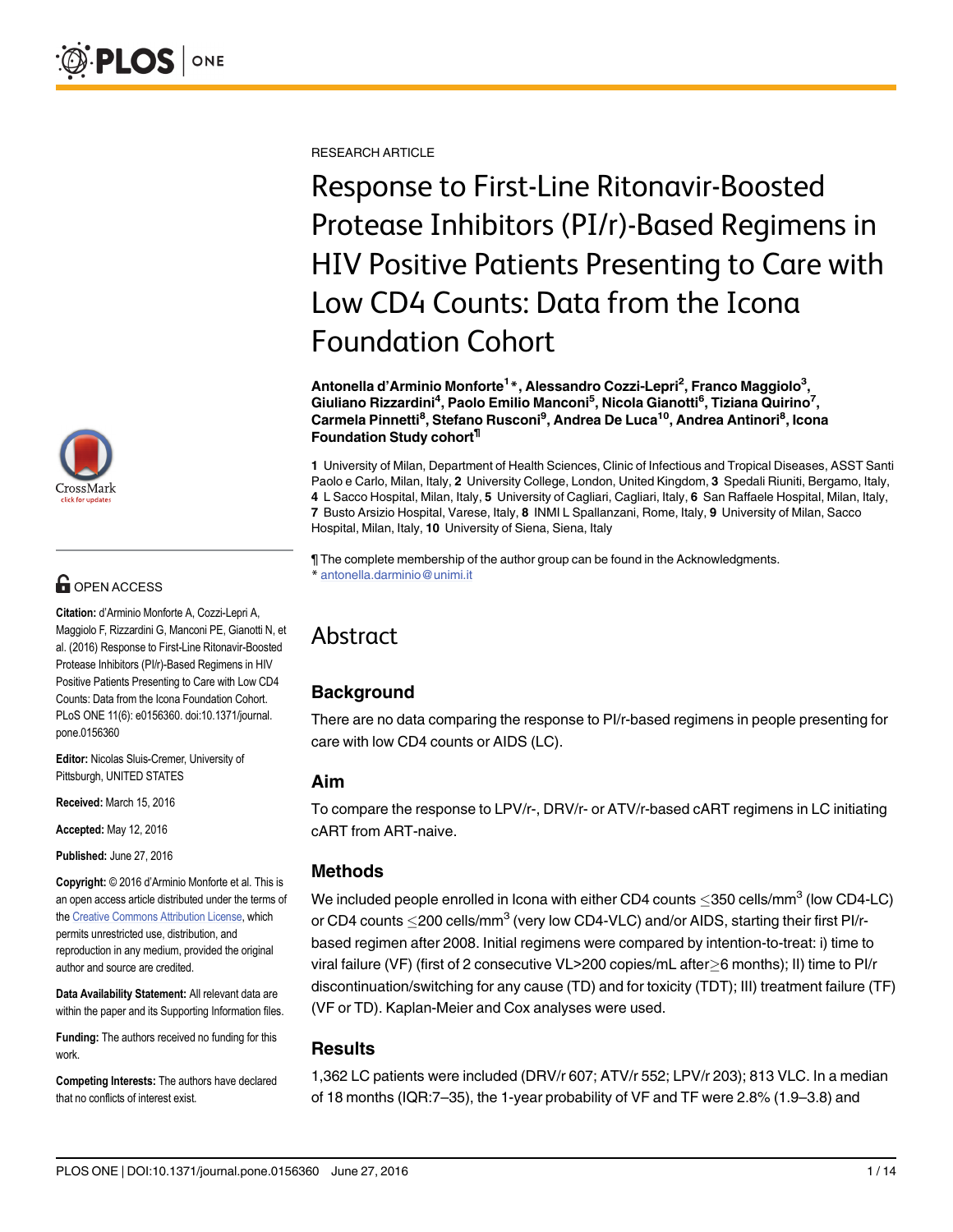<span id="page-1-0"></span>21.1% (18.7–23.4). In the adjusted analysis, patients initiating ATV/r had a 53% lower chance, and those initiating DRV/r a 61% lower chance of TD, as compared to LPV/r; the risk of TF was more likely in people starting LPV/r. Results were similar among VLC; in this subgroup LPV/r including regimens demonstrated a lower chance of VF.

#### **Conclusions**

We confirmed in LC a low chance of virological failure by 1 year, with small differences according to PI/r. However, larger differences were observed when comparing longer-term endpoints such as treatment failure. These results are important for people presenting late for care.

## Introduction

The recently published START trial has demonstrated that antiretroviral therapy (cART) should be started as early as possible after HIV diagnosis [[1\]](#page-12-0); this is based on solid clinical evidence of what had up to this point only been shown in biological and observational studies [\[2](#page-12-0)– [3\]](#page-12-0). Altogether these findings have dramatically changed the approach to cART and recently published guidelines are all in favour of initiation of ART as soon as possible after HIV diagnosis [[4](#page-12-0)–[7](#page-13-0)].

Nevertheless, worldwide and including in resource-rich countries, a rate ranging from 40 to 60% of patients are diagnosed when they have already an AIDS defining disease or a low CD4 count, and these individuals will not benefit from new indications on early therapy [[8](#page-13-0)–[9\]](#page-13-0). Historically, HIV-infected patients have been labelled as 'late presenters' for care on the basis of the established threshold described in older versions of the treatment guidelines, e.g. individuals with a diagnosis of AIDS and/or CD4 counts of less than  $350$  cells/mm<sup>3</sup> or individuals with a even more advanced stage of HIV disease (a diagnosis of AIDS and/or CD4 counts of less than 200 cells/mm<sup>3</sup>) at the time of their first presentation for  $\sqrt{10}$ . These groups have been extensively described in large collaborative cohort studies both in Europe and in other parts of the world (8, 9). At present, the definition of 'late presenters' is no more applicable, as everybody diagnosed with HIV should be treated independently from CD4 counts, otherwise could be defined as 'late presenter'. We therefore choose the definitions of 'low CD4 counts (LC) and very low CD4 count (VLC) to define people diagnosed with AIDS and/or CD4 count 350 cells/mm<sup>3</sup> or  $\leq$ 200 cells/mm<sup>3</sup>, respectively.

Although newer drugs belonging to the integrase inhibitors class (raltegravir, dolutegravir and elvitegravir) as well as newer generation NNRTI (rilpivirine) are now the most commonly used drugs included as third agents in first-line cART, darunavir/r and atazanavir/r are still among the preferred options in most treatment guidelines, including Italian ones. Lopinavir/r, in contrast, is now only considered as an alternative option by all Guidelines  $[4-7]$  $[4-7]$  $[4-7]$  $[4-7]$ . Nevertheless, ritonavir-boosted protease inhibitors (PI/r)-containing regimens remain regimens with strong supporting evidence of clinical efficacy, for which clinicians have long term experience in clinical use and are a still considered as first line options in persons with presumably low adherence or in cases with missing drug resistance tests before starting cART, due to their high genetic barrier [\[4](#page-12-0)–[7\]](#page-13-0).

Head to head randomised clinical trials comparing individual PI/r, lopinavir/ritonavir (LPV/r), darunavir/ritonavir (DRV/r) and atazanavir/ritonavir (ATV/r) are not numerous and none of those performed up to date could clearly demonstrate the superiority of one of these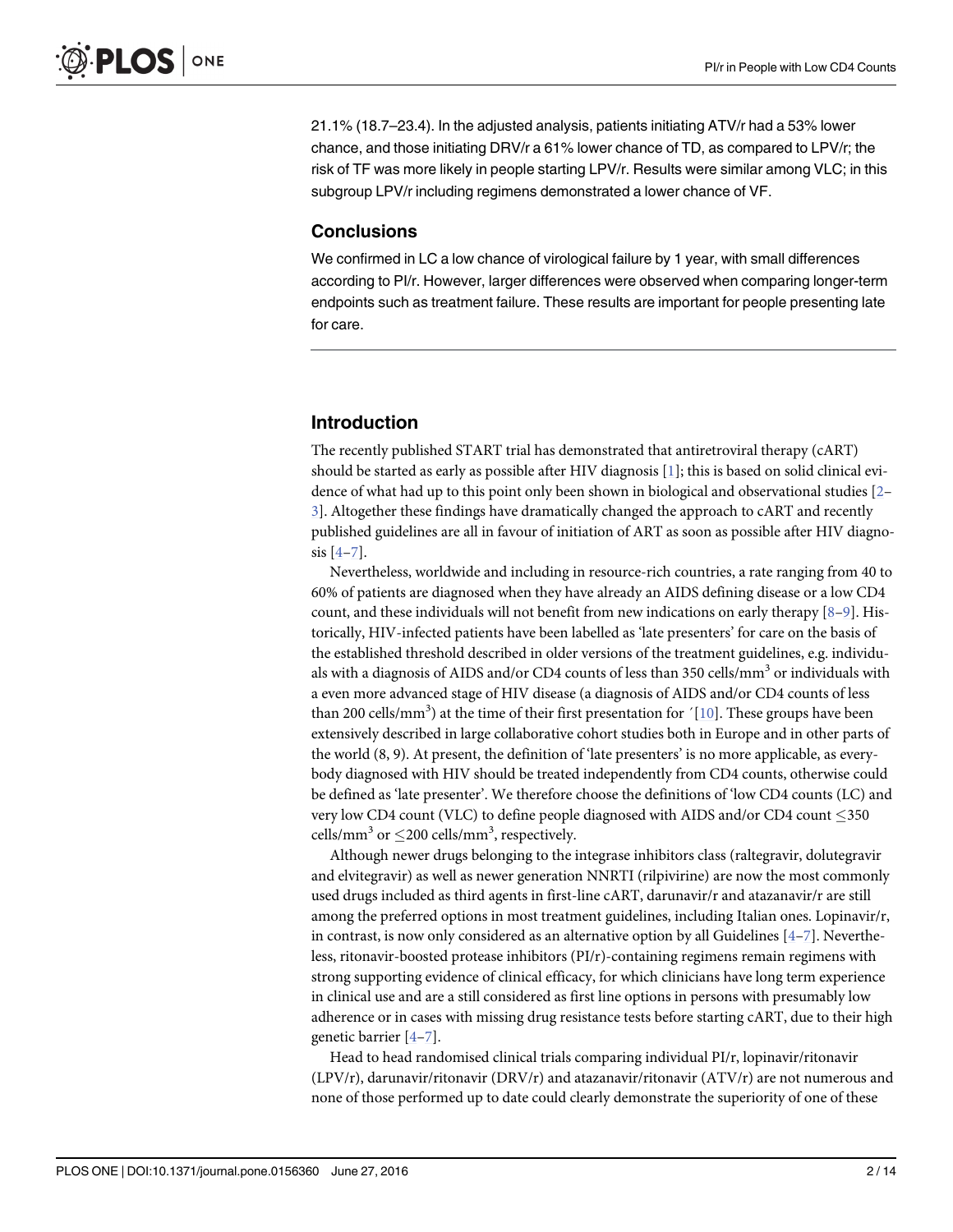<span id="page-2-0"></span>over the others with regards to potency in the subset of severely immunodepressed patients. With respect to the safety profile, LPV/r has been shown to be less tolerable than the other two and this is the main reason why it is no longer considered a preferred option  $[11–13]$  $[11–13]$  $[11–13]$  $[11–13]$  $[11–13]$ . However, the choice of the best regimen in individuals with advanced HIV disease remains particularly challenging. Randomized trials sufficiently powered to compare treatment response in people with advanced disease starting PI/r-based regimens are either lacking or suffer from small sample size or short duration of follow-up  $[11-13]$  $[11-13]$  $[11-13]$  $[11-13]$  $[11-13]$ .

Even if drug comparative analyses using observational data are, by nature, controversial and conflict remains regarding whether they should performed at all, they may convey useful information when no randomized comparison has been performed or planned. Also, patients have generally been followed up for longer in the observational setting as compared to clinical trials and cohorts include populations that are often selected out of randomized studies.

For these reasons, we performed an analysis of the outcomes of severely immunodepressed patients in the ICONA cohort initiating a first cART regimen with ritonavir boosted PI-including regimens, aiming at testing whether their response to treatment may vary according to the type of PI/r initiated.

## Methods

## Patient population

ICONA Foundation Study (ICONA) is a multi-centre prospective observational study of HIV-1-infected patients, which was set up in 1997. Eligible patients are those starting cART when they are naive to antiretrovirals, regardless of the reason for which they had never been previously treated and of the stage of their disease. The ICONA Foundation study has been approved by IRB of all the participating centers; sensitive data from patients are seen only in aggregate form. All patients sign a consent form to participate in ICONA, in accordance with the ethical standards of the committee on human experimentation and the Helsinki Declaration (1983 revision). Demographic, clinical and laboratory data and information on therapy are collected for all participants and recorded using electronic data collection [\[www.icona.org\]](http://www.icona.org). Details of the study are described elsewhere  $[14]$ .

We focussed on two groups of individuals using the historical definitions of late presenters as developed by an International Consensus:

- 1. diagnosis of AIDS and/or CD4 count  $\leq$ 350 cells/mm<sup>3</sup> (low CD4 count group -LC)
- 2. diagnosis of AIDS and/or CD4 count  $\leq$ 200 cells/mm<sup>3</sup> (very low CD4 count -VLC)

Within these groups, we selected individuals who initiated their initial cART regimen when there were still ART-naïve after 31/12/2008. These initial cART had to include two nuclesoside reverse transcriptase inhibitors (NRTIs, either tenofovir+emtricitabine (TDF/FTC) or abacavir +lamivudine (ABC/3TC) + either ritonavir-boosted lopinavir (LPV/r), or ritonavir-boosted atazanavir (ATV/r), or ritonavir-boosted darunavir (DRV/r). In addition, individuals had to have at least one month of clinical follow-up to be included in the analysis.

The response to these initial regimens was compared according to the specific PI/r started with respect of four main outcomes:

- 1. time to virological failure (VF) defined at time of the first of 2 consecutive VL>200 copies/ mL after  $\geq$ 6 months of ART;
- 2. time to treatment discontinuation/switching of the PI/r component of the regimen regardless of the reason (TD) and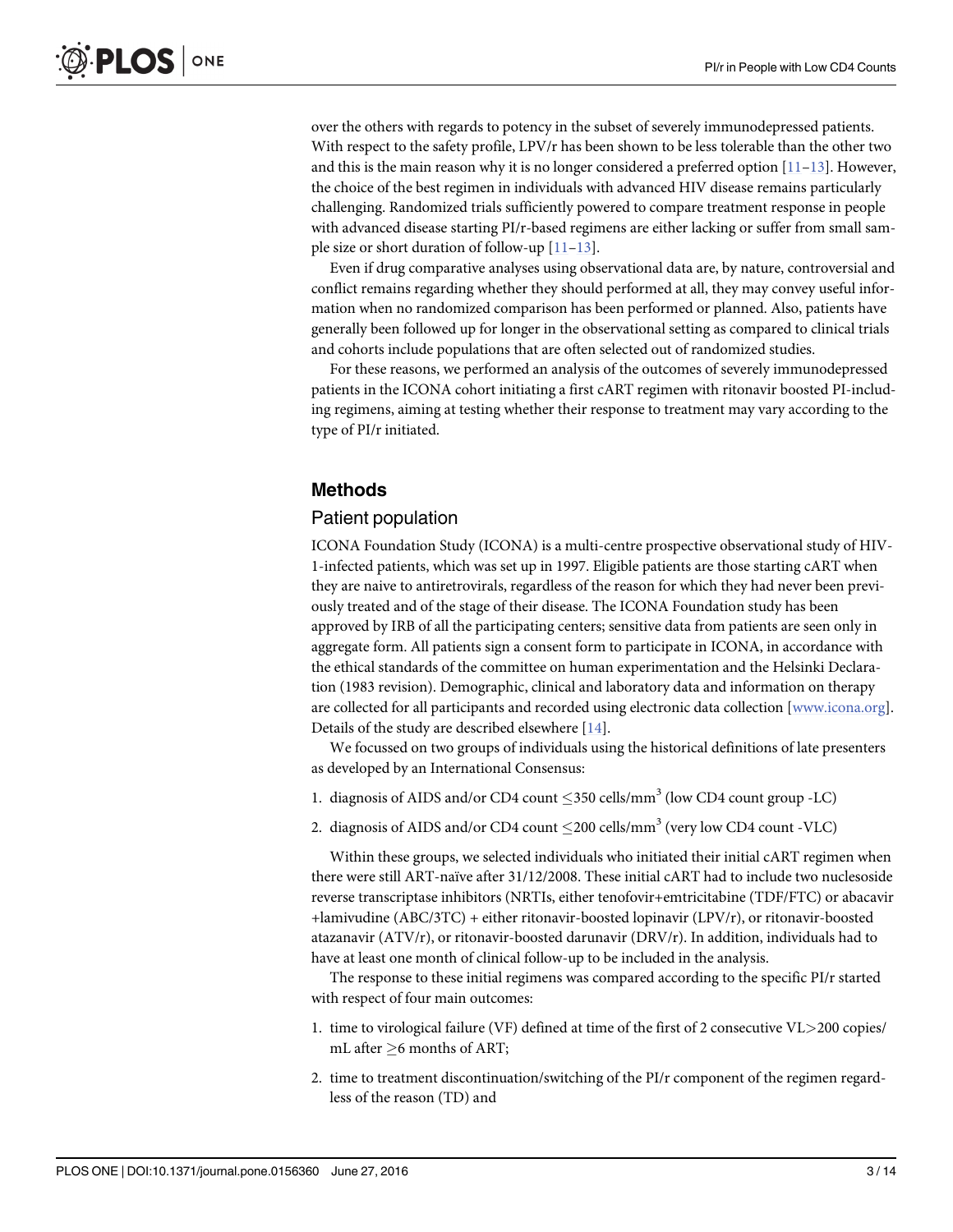- <span id="page-3-0"></span>3. discontinuation because of toxicity (TDT);
- 4. treatment failure (TF) defined as time to VF or to discontinuation/switching of the PI/r component of the regimen.

All causes of discontinuation are collected in the ICONA database as reported by the treating physician. In particular, clinicians are asked to report for each single drug which was the main reason for discontinuing it. These reasons include the broad categories of simplification (defined either as the reduction of drugs included in the regimen or the decrease in daily doses or pills), intolerance, toxicity, failure (either virological, immunological or clinical), non-adherence, planned interruption (including structured treatment interruption, end of pregnancy and medical decision) and other causes (including patients decision, pregnancy, enrolment or ending of a clinical trial and drug-drug interaction).

The main exposure of interest was the specific PI/r initiated and a separate Cox regression model was fitted for the risk of VF, TD, TDT, and TF. The same set of potential confounders were considered for all four models which included: age, gender, comorbidities, calendar year of starting cART, nadir lymphocyte T CD4+ cell count, HIV-RNA plasma level at cART initiation, whether TDF/FTC or ABC/3TC were used in the initial regimen.

## Statistical analysis

The main characteristics of the two study populations (LC and VLC) have been described and compared according to the initial PI/r started. Prevalence in the categorical variables has been compared across the strata using a chi-square test. Continuous variables have been compared using non-parametric tests.

The response to initial regimen was compared using an intention-to-treat analysis with respect to the four main outcomes described in the previous paragraph (i.e. patients were allocated to their initial PI/r regardless of subsequent treatment switches).

Standard survival analysis by Kaplan-Meier (KM) curves and Cox regression models was used; KM estimates with 95% confidence intervals at 1 and 3 years from cART initiation were computed and KM curves shown; unadjusted and adjusted relative hazards (RH) were computed and reported. Confounding was addressed by standard multivariable modelling including potential confounders in the adjusted models. Cox regression models were further stratified for clinical site of enrolment. All analyses have been performed using SAS version 9.4.

#### **Results**

A total of 1,362 LC patients fulfilling the inclusion criteria were analysed: 607 (44.6%) received DRV/r, 552 (40.5%) ATV/r and 203 (14.9%) LPV/r-including regimens. Characteristics of LC patients according to PI-including regimen are described on  $Table 1: 326 (23.9%)$  $Table 1: 326 (23.9%)$  patients were women, 25% were non-Italian, median CD4 count was 165 cells/mmc (IQR: 59–266), median HIV RNA log 10 copy levels/ml was 5.00 (4.40–5.49), 150 (11.0%) had a diagnosis of AIDS at baseline. There were wide variations in demographic and clinical variables according to regimen: LPV/r receiving regimens individuals started cART in earlier years, were more frequently women, less frequently infected through homosexual contacts, more frequently non Italians (see [Table 1\)](#page-4-0). Subjects starting ATV/r including regimens had less frequently a AIDS diagnosis at baseline [AIDS at baseline: 88 (14.5%) DRV/r; 26 (12.8%) LPV/r; 36(6.5%) ATV/r; p <.001]. Backbone with nucleoside pairs was mainly represented by tenofovir+emicitrabine (TDF +FTC), given in 1207 (88.6%) of patients.

DRV/r was given mainly as QD regimen (in 489 patients-80.6%), but 87 patients (14.3%) were given 600mg BID dosage and in 31 (5.1%) the scheduled dosage was unknown.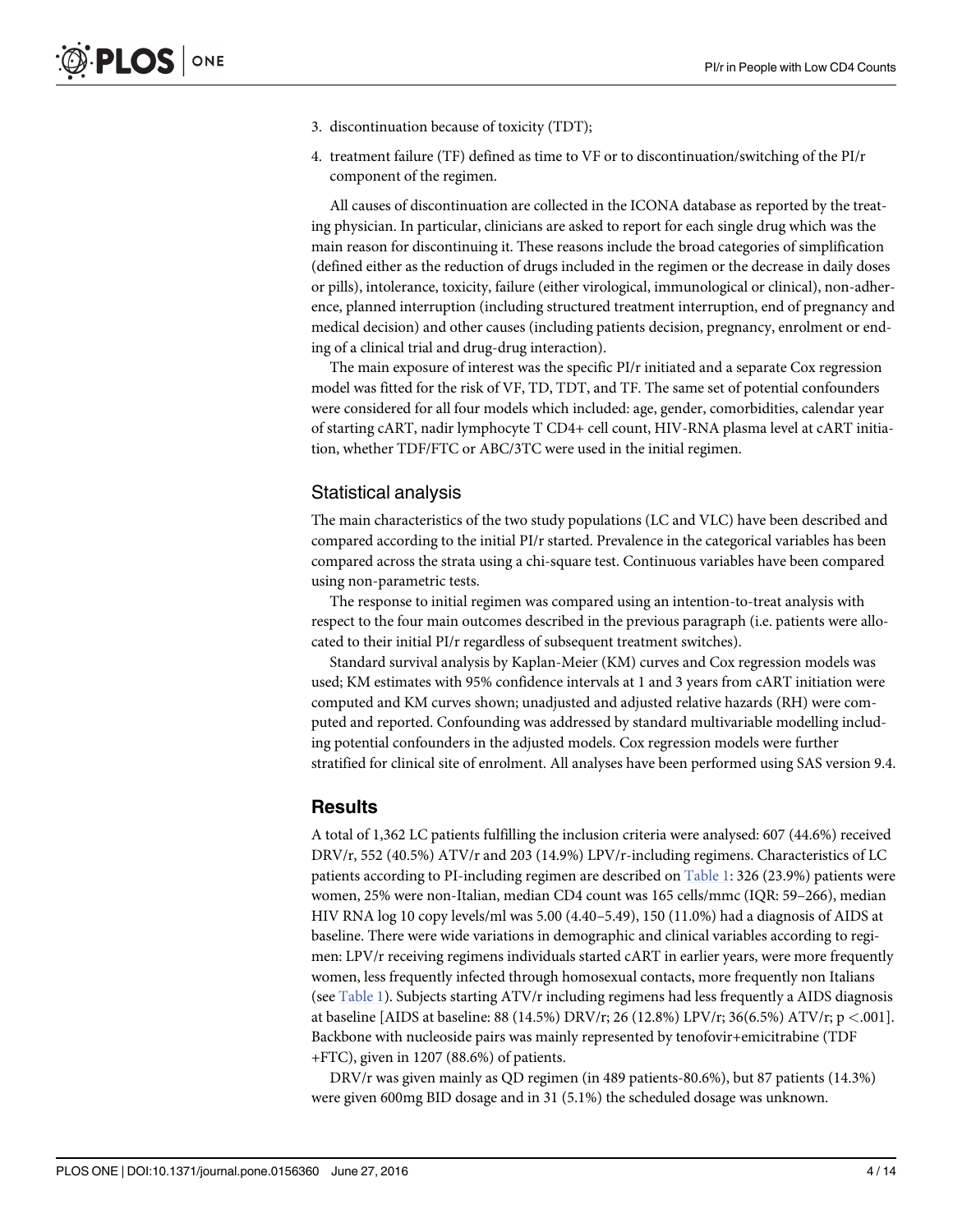#### <span id="page-4-0"></span>[Table 1.](#page-3-0) Characteristics of patients—LC group:  $CD4 \leq 350$  cells/mm<sup>3</sup> or AIDS.

|                                           |                   | Pl/r started      |                   |          |                   |
|-------------------------------------------|-------------------|-------------------|-------------------|----------|-------------------|
| <b>Characteristics</b>                    | DRV/r             | ATV/r             | LPV/r             | p-value* | <b>Total</b>      |
|                                           | $N = 607$         | $N = 552$         | $N = 203$         |          | $N = 1362$        |
| Gender, n(%)                              |                   |                   |                   | 0.021    |                   |
| Female                                    | 134 (22.1%)       | 128 (23.2%)       | 64 (31.5%)        |          | 326 (23.9%)       |
| Mode of HIV Transmission, n(%)            |                   |                   |                   | 0.002    |                   |
| IDU                                       | 42 (7.0%)         | 64 (11.7%)        | 22 (10.8%)        |          | 128 (9.5%)        |
| Homosexual contacts                       | 230 (38.2%)       | 182 (33.2%)       | 53 (26.1%)        |          | 465 (34.3%)       |
| Heterosexual contacts                     | 278 (45.8%)       | 271 (49.1%)       | 107 (52.7%)       |          | 656 (48.2%)       |
| Other/Unknown                             | 52 (8.6%)         | 32 (5.8%)         | 21 (10.3%)        |          | 105 (7.8%)        |
| Nationality, n(%)                         |                   |                   |                   | 0.002    |                   |
| Not Italian                               | 151 (24.9%)       | 133 (24.1%)       | 57 (28.1%)        |          | 341 (25.0%)       |
| AIDS diagnosis, n(%)                      |                   |                   |                   | < .001   |                   |
| Yes                                       | 88 (14.5%)        | 36 (6.5%)         | 26 (12.8%)        |          | 150 (11.0%)       |
| CVD diagnosis, n(%)                       |                   |                   |                   | 0.114    |                   |
| Yes                                       | 7(1.2%)           | 2(0.4%)           | $0(0.0\%)$        |          | 9(0.7%)           |
| HBsAg, n(%)                               |                   |                   |                   | 0.638    |                   |
| Negative                                  | 515 (84.8%)       | 462 (83.7%)       | 178 (87.7%)       |          | 1155 (84.8%)      |
| Positive                                  | 10 (1.6%)         | 13 (2.4%)         | $4(2.0\%)$        |          | 27 (2.0%)         |
| Not tested                                | 82 (13.5%)        | 77 (13.9%)        | 21 (10.3%)        |          | 180 (13.2%)       |
| $HCVAb, n$ $\%$                           |                   |                   |                   | 0.115    |                   |
| Negative                                  | 486 (80.1%)       | 434 (78.6%)       | 165 (81.3%)       |          | 1085 (79.7%)      |
| Positive                                  | 52 (8.6%)         | 70 (12.7%)        | 21 (10.3%)        |          | 143 (10.5%)       |
| Not tested                                | 69 (11.4%)        | 48 (8.7%)         | 17 (8.4%)         |          | 134 (9.8%)        |
| Hepatitis co-infection $^*$ , n(%)        |                   |                   |                   | 0.077    |                   |
| No                                        | 453 (74.6%)       | 393 (71.2%)       | 157 (77.3%)       |          | 1003 (73.6%)      |
| Yes                                       | 62 (10.2%)        | 83 (15.0%)        | 24 (11.8%)        |          | 169 (12.4%)       |
| Not tested                                | 92 (15.2%)        | 76 (13.8%)        | 22 (10.8%)        |          | 190 (14.0%)       |
| Calendar year of baseline**               |                   |                   |                   | < .001   |                   |
| Median (IQR)                              | 2012 (2011, 2014) | 2012 (2011, 2013) | 2011 (2009, 2012) |          | 2012 (2011, 2013) |
| Age, years                                |                   |                   |                   | 0.182    |                   |
| Median (IQR)                              | 40 (33, 49)       | 39 (32, 47)       | 39 (33, 47)       |          | 39 (33, 47)       |
| CD4 count nadir, cells/mmc                |                   |                   |                   | < .001   |                   |
| Median (IQR)                              | 131 (42, 248)     | 212 (99, 285)     | 150 (58, 246)     |          | 165 (59, 266)     |
| CD8 count, cells/mmc                      |                   |                   |                   | 0.002    |                   |
| Median (IQR)                              | 675 (441, 1001)   | 739 (514, 1151)   | 758 (513, 1147)   |          | 708 (483, 1068)   |
| Viral load at first cART, log10 copies/mL |                   |                   |                   | 0.008    |                   |
| Median (IQR)                              | 5.07 (4.43, 5.55) | 4.89 (4.26, 5.42) | 4.99 (4.47, 5.46) |          | 5.00 (4.40, 5.49) |
| Site geographical position, n(%)          |                   |                   |                   | < .001   |                   |
| North                                     | 310 (51.1%)       | 336 (60.9%)       | 99 (48.8%)        |          | 745 (54.7%)       |
| Center                                    | 203 (33.4%)       | 174 (31.5%)       | 74 (36.5%)        |          | 451 (33.1%)       |
| South                                     | 94 (15.5%)        | 42 (7.6%)         | 30 (14.8%)        |          | 166 (12.2%)       |
| Diabetes, n(%)                            |                   |                   |                   | 0.049    |                   |
| Yes                                       | 9(1.5%)           | 14 (2.5%)         | $0(0.0\%)$        |          | 23 (1.7%)         |
| Smoking, n(%)                             |                   |                   |                   | 0.020    |                   |
| No                                        | 293 (48.3%)       | 240 (43.5%)       | 103 (50.7%)       |          | 636 (46.7%)       |
| Yes                                       | 182 (30.0%)       | 213 (38.6%)       | 61 (30.0%)        |          | 456 (33.5%)       |
| Unknown                                   | 132 (21.7%)       | 99 (17.9%)        | 39 (19.2%)        |          | 270 (19.8%)       |
|                                           |                   |                   |                   |          |                   |

(Continued)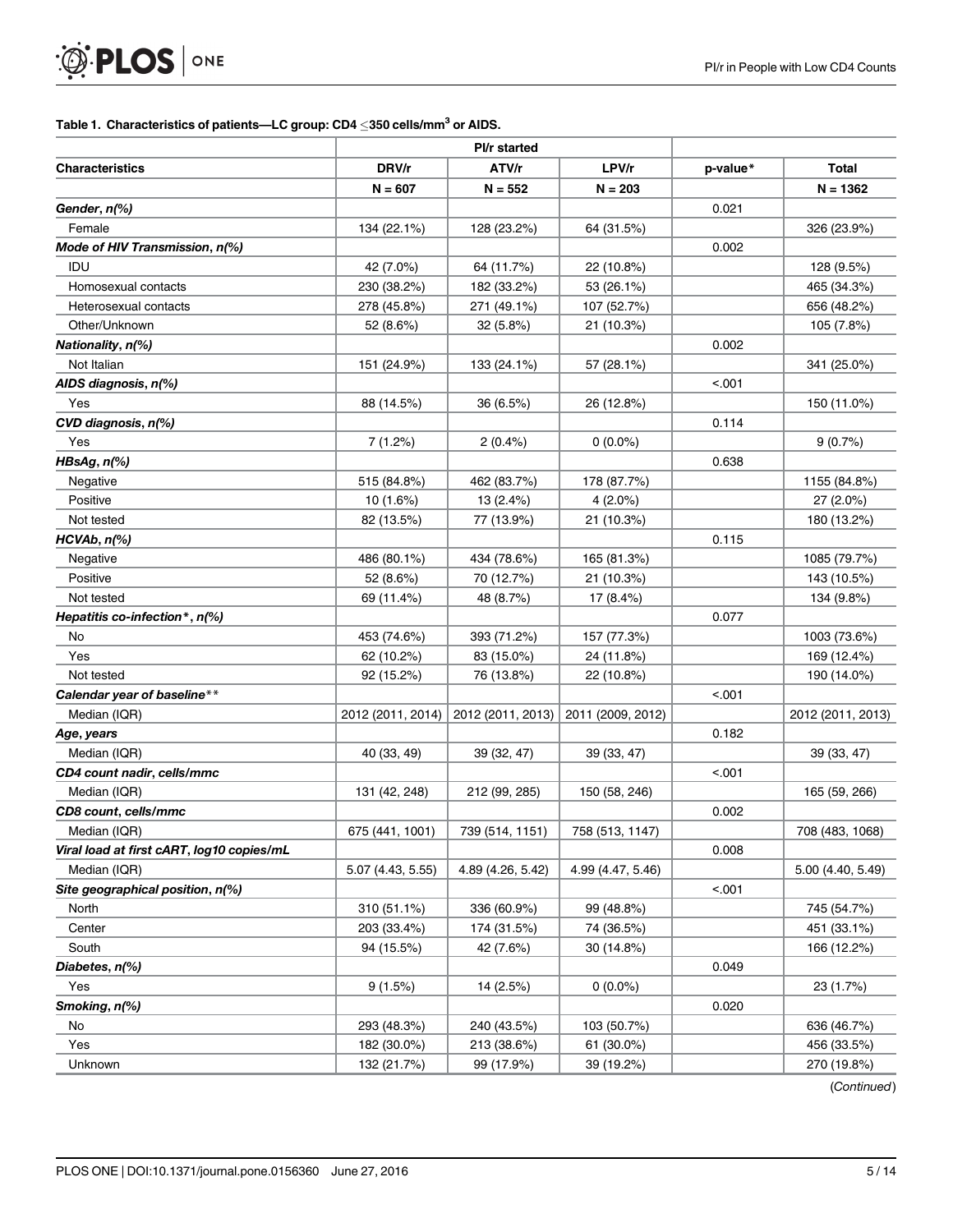#### Table 1. (Continued)

<span id="page-5-0"></span>**PLOS I** 

ONE

|                                                             | <b>PI/r started</b>     |                         |                        |          |                        |
|-------------------------------------------------------------|-------------------------|-------------------------|------------------------|----------|------------------------|
| <b>Characteristics</b>                                      | DRV/r                   | ATV/r                   | LPV/r                  | p-value* | <b>Total</b>           |
|                                                             | $N = 607$               | $N = 552$               | $N = 203$              |          | $N = 1362$             |
| Total cholesterol, mg/dL                                    |                         |                         |                        | 0.009    |                        |
| Median (IQR)                                                | 151 (123, 180)          | 157 (134, 182)          | 160 (140, 184)         |          | 155 (131, 182)         |
| HDL cholesterol, mg/dL                                      |                         |                         |                        | 0.017    |                        |
| Median (IQR)                                                | 36 (28, 44)             | 37 (31, 46)             | 37 (30, 47)            |          | 36 (30, 45)            |
| Use of statins, $n\llap/$                                   |                         |                         |                        | 0.601    |                        |
| Yes                                                         | 7(1.2%)                 | 4(0.7%)                 | $1(0.5\%)$             |          | 12 (0.9%)              |
| Use of blood pressure lowering drugs, n(%)                  |                         |                         |                        | 0.819    |                        |
| Yes                                                         | 20 (3.3%)               | 21(3.8%)                | $6(3.0\%)$             |          | 47 (3.5%)              |
| Time from HIV diagnosis to date of starting<br>cART, months |                         |                         |                        | < .001   |                        |
| Median (IQR)                                                | 1(1, 5)                 | 2(1, 25)                | 2(1, 17)               |          | 2(1, 13)               |
| egfr (CKD Epi formula), ml/min/1.73m <sup>2</sup>           |                         |                         |                        | 0.927    |                        |
| Median (IQR)                                                | 106.7 (93.27,<br>117.3) | 107.2 (96.61,<br>116.4) | 107.7 (93.30,<br>117.8 |          | 107.1 (94.61,<br>116.8 |
| Blood glucose, mg/dL                                        |                         |                         |                        | 0.420    |                        |
| Median (IQR)                                                | 86 (79, 95)             | 87 (80, 94)             | 86 (79, 94)            |          | 86 (79, 94)            |
| NRTI pair started, n(%)                                     |                         |                         |                        | 0.964    |                        |
| Tenofovir/Emtricitabine                                     | 537 (88.5%)             | 489 (88.6%)             | 181 (89.2%)            |          | 1207 (88.6%)           |
| Abacavir//Lamivudine                                        | 70 (11.5%)              | 63 (11.4%)              | 22 (10.8%)             |          | 155 (11.4%)            |
| DRV dosage, n(%)                                            |                         |                         |                        |          |                        |
| <b>BID</b>                                                  | 87 (14.3%)              |                         |                        |          |                        |
| QD                                                          | 489 (80.6%)             |                         |                        |          |                        |
| Unknown                                                     | $31(5.1\%)$             |                         |                        |          |                        |
| Follow-up, months                                           |                         |                         |                        | < .001   |                        |
| Median (IQR)                                                | 17 (6, 32)              | 22 (9, 38)              | 15(5, 37)              |          | 18 (7, 35)             |

\*Chi-square or Kruskal-Wallis test as appropriate

doi:10.1371/journal.pone.0156360.t001

A total of 813 of the 1,362 patients (59.7%) fulfilled the definition of presenters with very low CD4 count (VLC); 414 (50.9%) initiated DRV/r-, 268 (33,0%) initiated ATV/r- and 131 (16.1%) initiated LPV/r-including regimens. Differences among the treatment groups are shown in [Table 2](#page-6-0) and mostly confirmed the differences occurring in the wider population of LC.

Over a median follow-up of 18 months (IQR:7–35), 57 LC patients (4.2%) experienced virological failure (VF), 507 (37.2%) experienced treatment discontinuation (TD), 97 (7.1%) discontinuation because of toxicity (TDT) and 485 (35.6%) treatment failure (TF).

The Kaplan Meier (KM) curves of reaching each of the end-points are represented in  $Fig$ 1a–[1d](#page-8-0).

Looking in detail at the different end-points, the KM estimate of VF was 2.8% (95%CI: 1.9– 3.8) at 1 year and 5.0% (95%CI: 3.6–6.4) at 3 years; there were no differences in the probability of VF according to the PI/r of the regimen [\(Fig 1a;](#page-8-0) log rank test  $p = 0.0865$ ). The KM estimate of TD was 19.7% (95%CI: 17.5–22.0) at 1 year and 38.7% (95%CI: 35.6–41.7) at 3 years; the probability of TD was significantly higher for LPV/r-containing regimens in respect of the other two PIs ( $Fig 1b$ ; log rank test p <.0001). Looking at the probability of discontinuation of the PI/r component of the regimen due to toxicity ( $Fig 1c$ ) there were disparities according to the PI/r regimens, with DRV/r showing the lower probability of this event and ATV/r the highest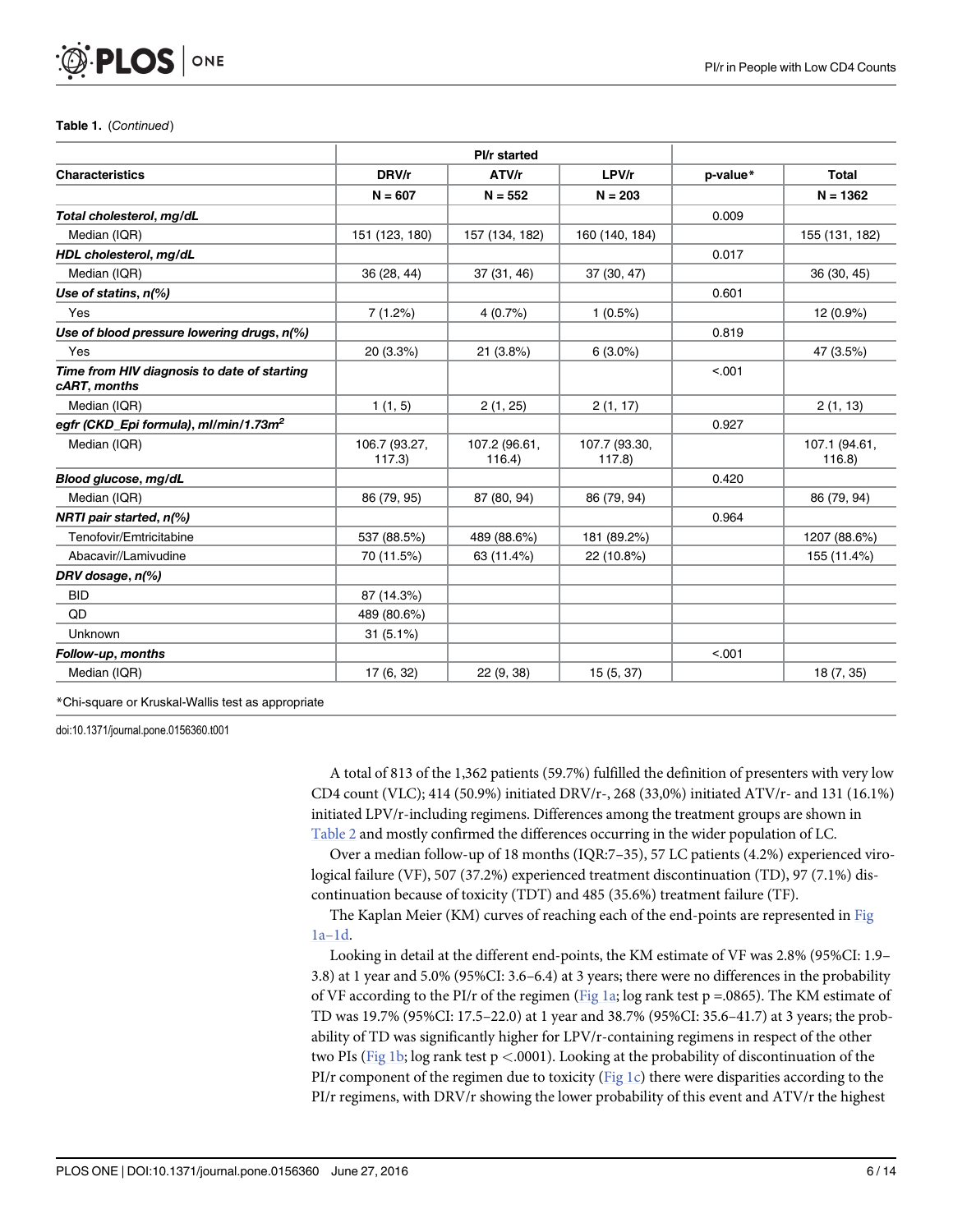# <span id="page-6-0"></span>O PLOS ONE

#### [Table 2.](#page-5-0) Characteristics of patients—VLC group: CD4 count less than 200 or AIDS.

|                                           |                   | Pl/r started      |                   |          |                   |
|-------------------------------------------|-------------------|-------------------|-------------------|----------|-------------------|
|                                           | DRV/r             | ATV/r             | LPV/r             | p-value* | <b>Total</b>      |
|                                           | $N = 414$         | $N = 268$         | $N = 131$         |          | $N = 813$         |
| Gender, n(%)                              |                   |                   |                   | 0.037    |                   |
| Female                                    | 89 (21.5%)        | 59 (22.0%)        | 42 (32.1%)        |          | 190 (23.4%)       |
| Mode of HIV Transmission, n(%)            |                   |                   |                   | 0.002    |                   |
| IDU                                       | 22 (5.3%)         | 34 (12.8%)        | 12 (9.2%)         |          | 68 (8.4%)         |
| Homosexual contacts                       | 140 (34.0%)       | 71 (26.7%)        | 30 (22.9%)        |          | 241 (29.8%)       |
| Heterosexual contacts                     | 207 (50.0%)       | 143 (53.4%)       | 73 (55.7%)        |          | 423 (52.0%)       |
| Other/Unknown                             | 43 (10.4%)        | 18 (6.8%)         | 16 (12.2%)        |          | 77 (9.5%)         |
| Nationality, n(%)                         |                   |                   |                   | 0.001    |                   |
| Not Italian                               | 112 (27.1%)       | 69 (25.7%)        | 42 (32.1%)        |          | 223 (27.4%)       |
| AIDS diagnosis, n(%)                      |                   |                   |                   | 0.033    |                   |
| Yes                                       | 88 (21.3%)        | 36 (13.4%)        | 26 (19.8%)        |          | 150 (18.5%)       |
| CVD diagnosis, n(%)                       |                   |                   |                   | 0.387    |                   |
| Yes                                       | $4(1.0\%)$        | $1(0.4\%)$        | $0(0.0\%)$        |          | 5(0.6%)           |
| $HBSAg, n$ (%)                            |                   |                   |                   | 0.463    |                   |
| Negative                                  | 353 (85.3%)       | 226 (84.3%)       | 117 (89.3%)       |          | 696 (85.6%)       |
| Positive                                  | 7(1.7%)           | $8(3.0\%)$        | $1(0.8\%)$        |          | 16 (2.0%)         |
| Not tested                                | 54 (13.0%)        | 34 (12.7%)        | 13 (9.9%)         |          | 101 (12.4%)       |
| HCVAb, n(%)                               |                   |                   |                   | 0.066    |                   |
| Negative                                  | 334 (80.7%)       | 209 (78.0%)       | 109 (83.2%)       |          | 652 (80.2%)       |
| Positive                                  | 31 (7.5%)         | 36 (13.4%)        | 10 (7.6%)         |          | 77 (9.5%)         |
| Not tested                                | 49 (11.8%)        | 23 (8.6%)         | 12 (9.2%)         |          | 84 (10.3%)        |
| Hepatitis co-infection*, $n$ (%)          |                   |                   |                   | 0.020    |                   |
| No                                        | 314 (75.8%)       | 192 (71.6%)       | 106 (80.9%)       |          | 612 (75.3%)       |
| Yes                                       | 38 (9.2%)         | 44 (16.4%)        | 11 $(8.4\%)$      |          | 93 (11.4%)        |
| Not tested                                | 62 (15.0%)        | 32 (11.9%)        | 14 (10.7%)        |          | 108 (13.3%)       |
| Calendar year of baseline**               |                   |                   |                   | < .001   |                   |
| Median (IQR)                              | 2012 (2011, 2014) | 2012 (2011, 2013) | 2011 (2009, 2012) |          | 2012 (2011, 2013) |
| Age, years                                |                   |                   |                   | 0.964    |                   |
| Median (IQR)                              | 41 (34, 50)       | 41 (34, 50)       | 41 (34, 49)       |          | 41 (34, 50)       |
| CD4 count nadir, cells/mmc                |                   |                   |                   | 0.006    |                   |
| Median (IQR)                              | 68 (29, 132)      | 99 (40, 153)      | 85 (33, 150)      |          | 78 (32, 143)      |
| CD8 count, cells/mmc                      |                   |                   |                   | 0.107    |                   |
| Median (IQR)                              | 561 (343, 842)    | 609 (408, 955)    | 655 (370, 1047)   |          | 593 (370, 906)    |
| Viral load at first cART, log10 copies/mL |                   |                   |                   | 0.397    |                   |
| Median (IQR)                              | 5.26 (4.65, 5.72) | 5.18 (4.60, 5.60) | 5.09 (4.57, 5.63) |          | 5.20 (4.61, 5.67) |
| Site geographical position, n(%)          |                   |                   |                   | 0.136    |                   |
| North                                     | 207 (50.0%)       | 149 (55.6%)       | 61 (46.6%)        |          | 417 (51.3%)       |
| Center                                    | 140 (33.8%)       | 91 (34.0%)        | 53 (40.5%)        |          | 284 (34.9%)       |
| South                                     | 67 (16.2%)        | 28 (10.4%)        | 17 (13.0%)        |          | 112 (13.8%)       |
| Diabetes, n(%)                            |                   |                   |                   | 0.084    |                   |
| Yes                                       | 8(1.9%)           | 9(3.4%)           | $0(0.0\%)$        |          | 17 (2.1%)         |
| Smoking, n(%)                             |                   |                   |                   | 0.282    |                   |
| No                                        | 201 (48.6%)       | 120 (44.8%)       | 64 (48.9%)        |          | 385 (47.4%)       |
| Yes                                       | 116 (28.0%)       | 96 (35.8%)        | 39 (29.8%)        |          | 251 (30.9%)       |
| Unknown                                   | 97 (23.4%)        | 52 (19.4%)        | 28 (21.4%)        |          | 177 (21.8%)       |
|                                           |                   |                   |                   |          |                   |

(Continued)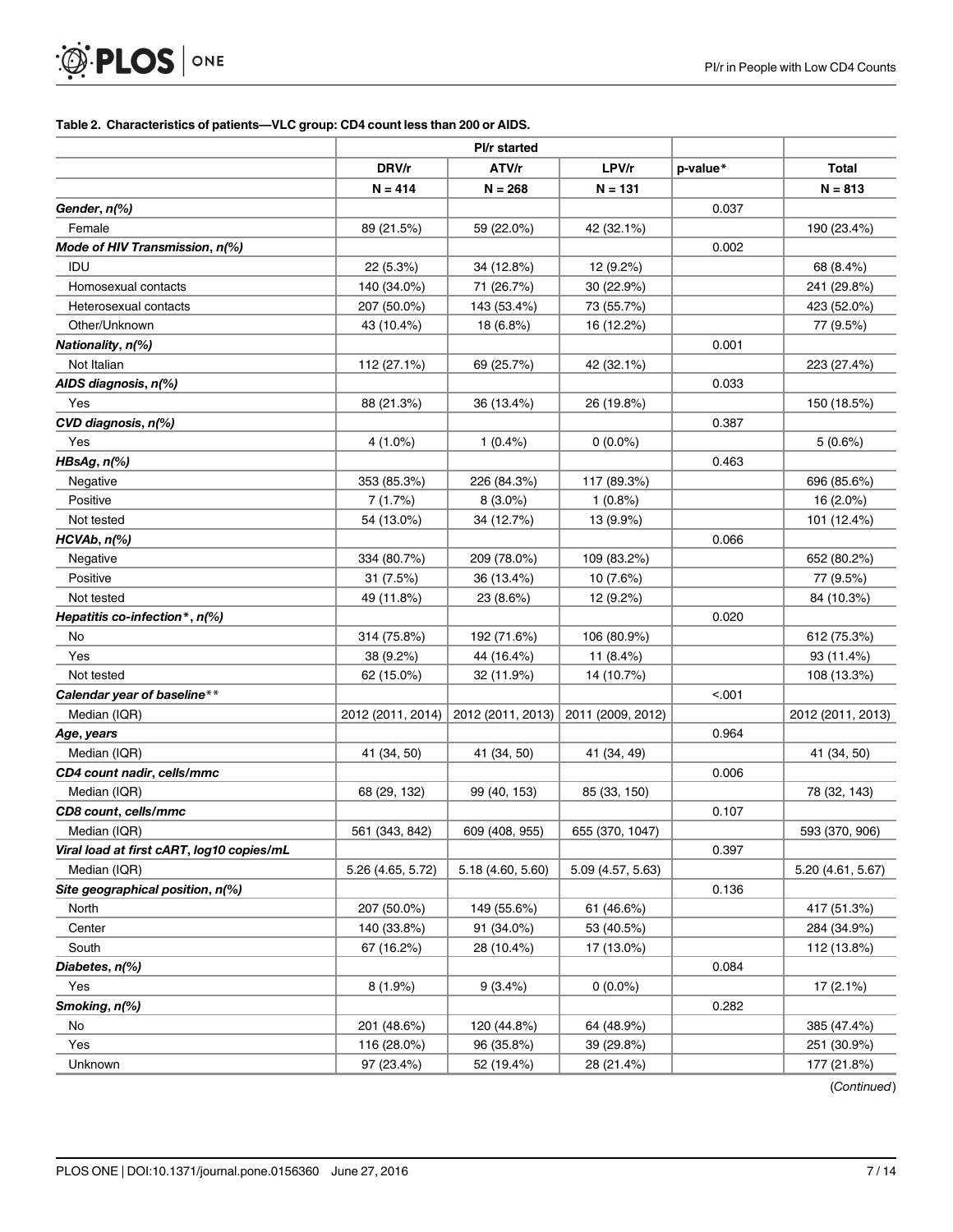#### <span id="page-7-0"></span>Table 2. (Continued)

|                                                             |                        | <b>PI/r started</b>    |                         |          |                        |
|-------------------------------------------------------------|------------------------|------------------------|-------------------------|----------|------------------------|
|                                                             | DRV/r                  | ATV/r                  | LPV/r                   | p-value* | Total                  |
|                                                             | $N = 414$              | $N = 268$              | $N = 131$               |          | $N = 813$              |
| Total cholesterol, mg/dL                                    |                        |                        |                         | 0.001    |                        |
| Median (IQR)                                                | 143 (117, 173)         | 153 (130, 177)         | 164 (138, 183)          |          | 149 (125, 177)         |
| HDL cholesterol, mg/dL                                      |                        |                        |                         | 0.062    |                        |
| Median (IQR)                                                | 33 (26, 42)            | 36 (29, 45)            | 35 (28, 43)             |          | 34 (27, 43)            |
| Use of statins, $n\llap/$                                   |                        |                        |                         | 0.805    |                        |
| Yes                                                         | 5(1.2%)                | 2(0.7%)                | $1(0.8\%)$              |          | $8(1.0\%)$             |
| Use of blood pressure lowering drugs, n(%)                  |                        |                        |                         | 0.711    |                        |
| Yes                                                         | $14(3.4\%)$            | $8(3.0\%)$             | 6(4.6%)                 |          | 28 (3.4%)              |
| Time from HIV diagnosis to date of starting<br>cART, months |                        |                        |                         | 0.527    |                        |
| Median (IQR)                                                | 1(0, 2)                | 1(0, 2)                | 1(0, 5)                 |          | 1(0, 2)                |
| egfr (CKD_Epi formula), ml/min/1.73m <sup>2</sup>           |                        |                        |                         | 0.784    |                        |
| Median (IQR)                                                | 108.5 (93.07,<br>117.8 | 107.9 (95.00,<br>115.8 | 107.7 (93.87,<br>117.3) |          | 108.0 (93.82,<br>116.8 |
| Blood glucose, mg/dL                                        |                        |                        |                         | 0.676    |                        |
| Median (IQR)                                                | 86 (79, 96)            | 88 (80, 96)            | 87 (78, 97)             |          | 87 (79, 96)            |
| NRTI pair started, n(%)                                     |                        |                        |                         | 0.593    |                        |
| Tenofovir/Emtricitabine                                     | 371 (89.6%)            | 246 (91.8%)            | 117 (89.3%)             |          | 734 (90.3%)            |
| Abacavir//Lamivudine                                        | 43 (10.4%)             | 22 (8.2%)              | 14 (10.7%)              |          | 79 (9.7%)              |
| DRV dosage, n(%)                                            |                        |                        |                         |          |                        |
| <b>BID</b>                                                  | 61 (14.7%)             |                        |                         |          |                        |
| QD                                                          | 327 (79.0%)            |                        |                         |          |                        |
| Unknown                                                     | 26 (6.3%)              |                        |                         |          |                        |
| Follow-up, months                                           |                        |                        |                         | 0.076    |                        |
| Median (IQR)                                                | 16(6, 31)              | 17 (7, 35)             | 13 (5, 34)              |          | 15(6, 33)              |

\*Chi-square or Kruskal-Wallis test as appropriate

doi:10.1371/journal.pone.0156360.t002

(log rank test: p <.0001). Finally, the KM estimate of composite end-point of TF including the probability of either VF or TD was 21.1% (95%CI: 18.7–23.4) at 1 year and 40.3% (95%CI: 37.1–43.4) at 3 years; LPV/r containing regimen showed the worse one ( $Fig 1d$ ; log rank test: p <.0001)-

In the multivariable Cox model  $(Table 3)$  $(Table 3)$ , taking into account the possible confounders (age, gender, nation of birth, mode of HIV transmission, hepatitis co-infection status, AIDS diagnosis, nucleoside pair started, baseline CD4 count and viral load and year of starting cART, and stratified by clinical center), there were no differences in the risk of VF according to the regimen used. The adjusted risk of TD was statistically higher for LPV/r including regimens: in comparison to LPV/r-, ATV/r had 53% lower chance and DRV/r 61% lower chance to discontinue the PI component of the regimen. Looking at the risk of TDT, compared to LPV/r, ATV/r regimens had a non significantly 71% higher chance ( $p = .09$ ) and DRV/r showed a non significantly 49% lower chance  $(p = .081)$  of discontinuing the PI because of toxicity. Finally, the chance of TF was significantly lower for both ATV/r (by 51%) and for DRV/r (by 62%) as compared to LPV/r. The same results on different end-points were obtained by fitting the Cox model after excluding patients given DRV/r as bid (data not shown).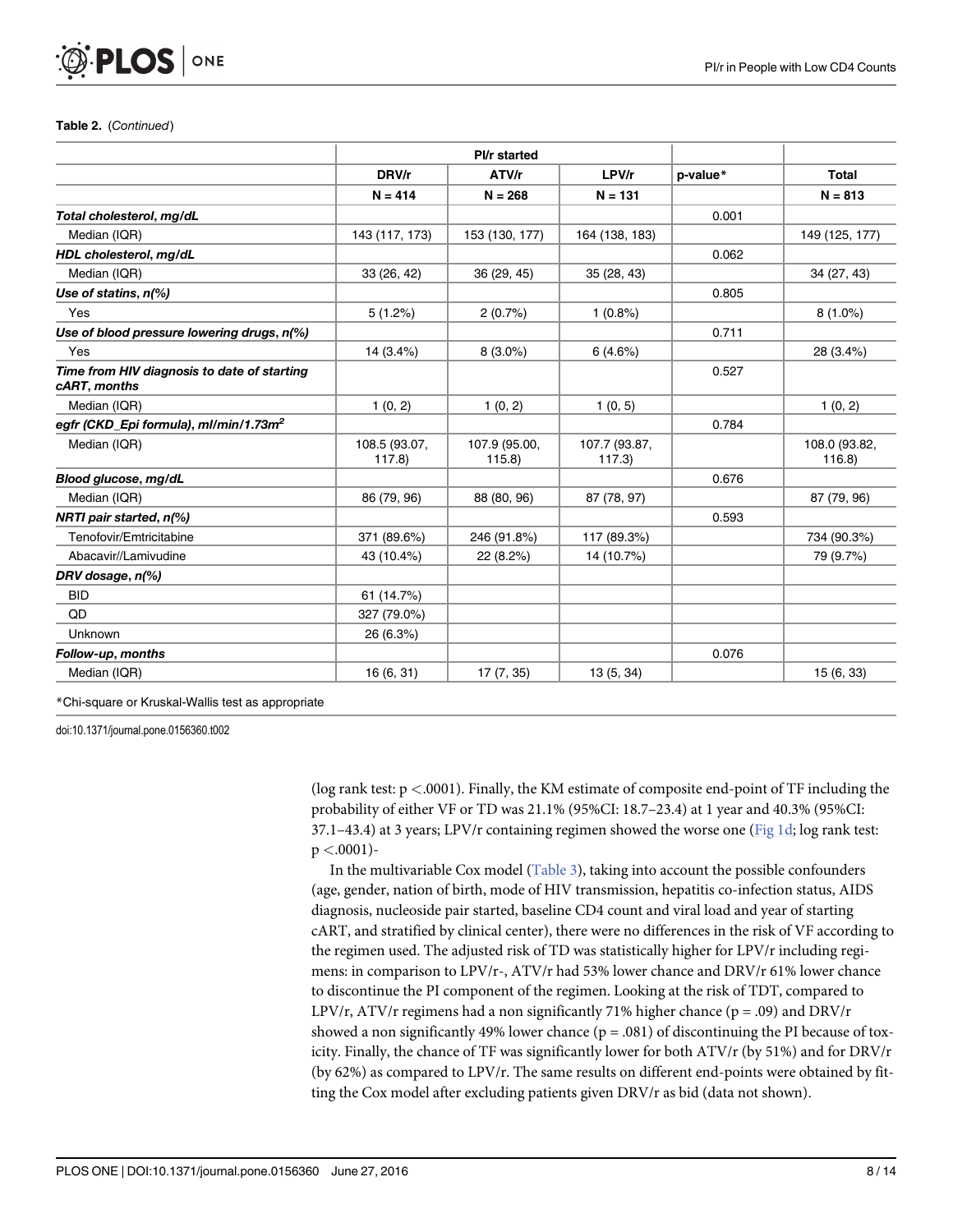<span id="page-8-0"></span>



[Fig 1.](#page-5-0) Kaplan Meier curves of the probability of reaching the different end-points according to the PI/r component of the initial cART regimen in 1362 HIV positive LC patients.

doi:10.1371/journal.pone.0156360.g001

When only the 813 VLC patients were included, in a median follow-up of 15 (6–33) months, 28 patients underwent VF, 162 discontinued the PI/r of their regimen, 28 discontinued because of toxicity and TF occurred in 167 patients. The 1 year-probability of these events was 4.3 (2.7–5.9)% for VF, 22.4 (19.4–25.5)% for TD, 3.9 (2.5–5.4)% for TDT, and 24.2 (21.0– 27.4)% for TF.

In these VLC patients, risk of VF was significantly higher for those receiving ATV/r including regimens as compared to LPV/r, in the multivariate model. Similar to the findings among the LC group, both ATV/r and DRV/r showed a lower chance to discontinue the PI component of the regimen as compared to LPV/r including regimens.

DRV/r showed a significantly 69% lower chance ( $p = .081$ ) of discontinuing the PI because of toxicity as compared to LPV/r. Finally, the chance of TF was significantly lower for both ATV/r (by 44%) and DRV/r (by 66%) as compared to LPV/r ( $Table 4$ ).

#### **Discussion**

In our cohort including only severely immunodepressed patients given a first line PI/r containing therapy, we were able to demonstrate several differences in risk of virological failure, tolerability and durability of the different regimens. But first of all, also in these categories of severely immunodepressed patients, and roughly 50% with a viral load >5 log10 HIV-RNA copies/ml, the likehood of virological failure was low, accounting for 2.8% and 4.3% by the first year in those presenting with CD4 counts less than 350 and less than  $200/\text{mm}^3$  or AIDS respectively.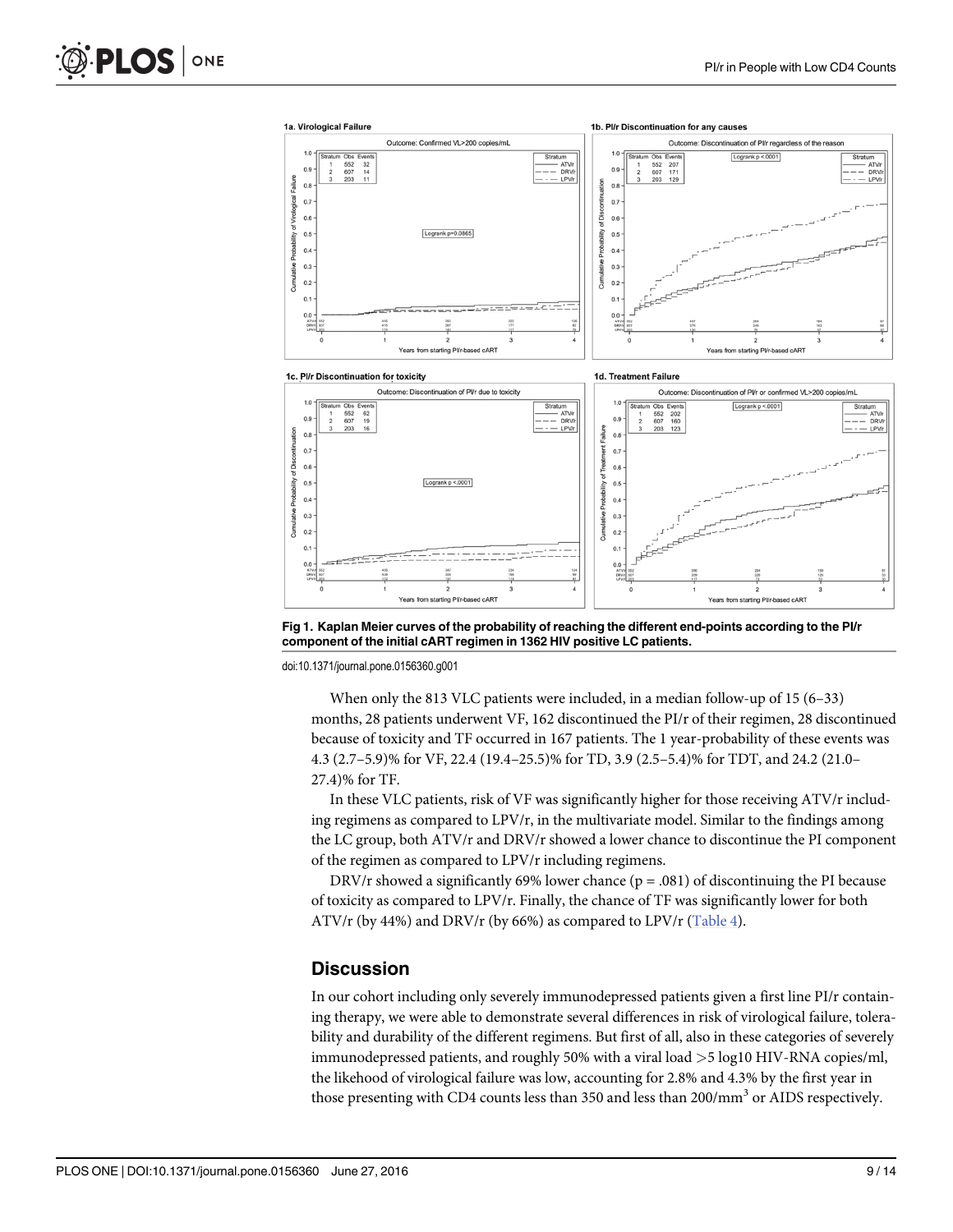<span id="page-9-0"></span>

|                                           | Crude and adjusted relative hazards |         |                       |         |  |  |
|-------------------------------------------|-------------------------------------|---------|-----------------------|---------|--|--|
|                                           | Crude RH (95% CI)                   | p-value | Adjusted* RH (95% CI) | p-value |  |  |
| VL>200 copies/mL                          |                                     |         |                       |         |  |  |
| Group                                     |                                     |         |                       |         |  |  |
| LPV/r                                     | 1.00                                |         | 1.00                  |         |  |  |
| ATV/r                                     | 1.97(1.11, 3.51)                    | 0.021   | 1.92 (0.86, 4.28)     | 0.111   |  |  |
| DRV/r                                     | 0.63(0.32, 1.25)                    | 0.185   | 1.13 (0.45, 2.85)     | 0.801   |  |  |
| <b>Discontinuation</b>                    |                                     |         |                       |         |  |  |
| Group                                     |                                     |         |                       |         |  |  |
| LPV/r                                     | 1.00                                |         | 1.00                  |         |  |  |
| ATV/r                                     | $0.51$ (0.40, 0.64)                 | < 0.01  | 0.47(0.37, 0.60)      | < 0.01  |  |  |
| DRV/r                                     | 0.47(0.37, 0.59)                    | < .001  | 0.36(0.28, 0.47)      | < .001  |  |  |
| <b>Discontinuation due to</b><br>toxicity |                                     |         |                       |         |  |  |
| Group                                     |                                     |         |                       |         |  |  |
| LPV/r                                     | 1.00                                |         | 1.00                  |         |  |  |
| ATV/r                                     | 1.97(1.11, 3.51)                    | 0.021   | 1.71 (0.91, 3.23)     | 0.095   |  |  |
| DRV/r                                     | 0.63(0.32, 1.25)                    | 0.185   | 0.51(0.24, 1.09)      | 0.081   |  |  |
| VL>200 copies/mL or<br>discontinuation    |                                     |         |                       |         |  |  |
| Group                                     |                                     |         |                       |         |  |  |
| LPV/r                                     | 1.00                                |         | 1.00                  |         |  |  |
| ATV/r                                     | 0.54(0.42, 0.67)                    | < .001  | 0.49(0.39, 0.63)      | < .001  |  |  |
| DRV/r                                     | 0.46(0.36, 0.58)                    | < .001  | 0.38(0.29, 0.50)      | < .001  |  |  |

#### [Table 3.](#page-7-0) LC patients: RH of various endpoints from fitting a Cox regression analysis.

\*adjusted for age, gender, nation of birth, mode of HIV transmission,hepatitis co-infection status, AIDS diagnosis, nucleoside pair started,baseline CD4 count and viral load and year of starting cARTand stratified by clinical center

doi:10.1371/journal.pone.0156360.t003

Further, the probability of discontinuation of the PI/r component of the regimen is of 19.7% by one year, similar to what already published on the Icona cohort [\[15](#page-13-0)].

In this perspective, we did not found any differences in adjusted risk of virological failure according to the PI/r given in those patients starting cART with CD4 counts less than or equal to 350 cells/mm<sup>3</sup> or AIDS. Nevertheless, looking at more advanced patients, with CD4 counts up to 200 cells/mm<sup>3</sup> or AIDS, LPV/r including regimens resulted to be at lower risk of virological failure as in the multivariate model, ATV/r showed a 3.7-fold statistically significant higher risk and DRV/r a 3.1-fold not significant higher risk.

Looking at the other endpoints, i.e. PI/r discontinuation for any causes or for toxicity and treatment failure, we did not find different predictors according to the severity of immune depression: the risk of discontinuing the PI/r of the regimen for any causes was higher for patients given LPV/r as compared the other two PI/r, after adjustment for other possible predictors; limiting the end-point to those discontinuing only because of toxicity, there were no differences in risk of this event when comparing ATV/r to LPV/r, while patients given DRV/r including regimen were at lower risk of discontinuation for toxicity. Finally, LPV/r including regimens were at higher risk of treatment failure as compared to the other PI/r regimens, in both the groups of immune depressed patients.

To date there is no single trial comparing the different PI/r regimens in the population of severely immune depressed patients. Actually, the head to head Castle trial [\[11\]](#page-13-0) comparing ATV/r vs LPV/r regimens, included patients with median CD4 count of 205, ranging from 2 to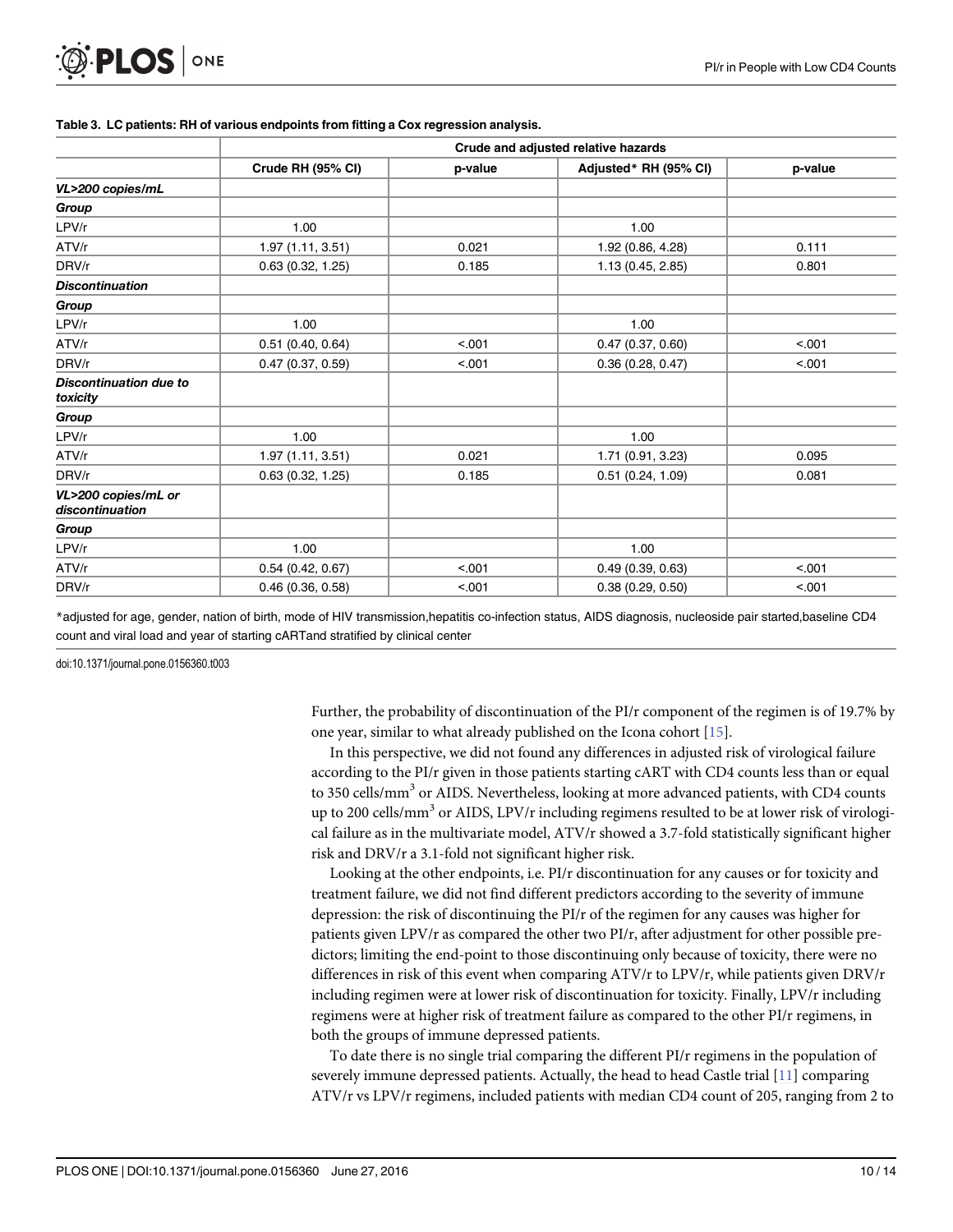<span id="page-10-0"></span>

|                                        | Crude and adjusted relative hazards |         |                       |         |  |  |  |
|----------------------------------------|-------------------------------------|---------|-----------------------|---------|--|--|--|
| <b>Outcomes</b>                        | Crude RH (95% CI)                   | p-value | Adjusted* RH (95% CI) | p-value |  |  |  |
| VL>200 copies/mL                       |                                     |         |                       |         |  |  |  |
| Group                                  |                                     |         |                       |         |  |  |  |
| LPV/r                                  | 1.00                                |         | 1.00                  |         |  |  |  |
| ATV/r                                  | 1.62 (0.83, 3.18)                   | 0.159   | 3.70 (1.16, 11.74)    | 0.027   |  |  |  |
| DRV/r                                  | 0.45(0.20, 1.01)                    | 0.054   | 3.10 (0.89, 10.80)    | 0.076   |  |  |  |
| <b>Discontinuation</b>                 |                                     |         |                       |         |  |  |  |
| Group                                  |                                     |         |                       |         |  |  |  |
| LPV/r                                  | 1.00                                |         | 1.00                  |         |  |  |  |
| ATV/r                                  | 0.57(0.43, 0.76)                    | < .001  | 0.50(0.37, 0.69)      | < .001  |  |  |  |
| DRV/r                                  | 0.41(0.31, 0.55)                    | < .001  | 0.31(0.22, 0.43)      | < .001  |  |  |  |
| Discontinuation due to<br>toxicity     |                                     |         |                       |         |  |  |  |
| Group                                  |                                     |         |                       |         |  |  |  |
| LPV/r                                  | 1.00                                |         | 1.00                  |         |  |  |  |
| ATV/r                                  | 1.62 (0.83, 3.18)                   | 0.159   | 1.11(0.51, 2.43)      | 0.795   |  |  |  |
| DRV/r                                  | 0.45(0.20, 1.01)                    | 0.054   | 0.31(0.12, 0.78)      | 0.013   |  |  |  |
| VL>200 copies/mL or<br>discontinuation |                                     |         |                       |         |  |  |  |
| Group                                  |                                     |         |                       |         |  |  |  |
| LPV/r                                  | 1.00                                |         | 1.00                  |         |  |  |  |
| ATV/r                                  | $0.64$ (0.48, 0.86)                 | 0.003   | 0.56(0.41, 0.79)      | < .001  |  |  |  |
| DRV/r                                  | 0.42(0.31, 0.57)                    | < .001  | 0.34(0.24, 0.48)      | < .001  |  |  |  |

#### [Table 4.](#page-8-0) VLC patients: RH of various endpoints from fitting a Cox regression analysis.

\*adjusted for age, gender, nation of birth, mode of HIV transmission,hepatitis co-infection status, AIDS diagnosis, nucleoside pair started,baseline CD4 count and viral load and year of starting cARTand stratified by clinical center

doi:10.1371/journal.pone.0156360.t004

810, cells/cmm, and was powered to demonstrate virological non inferiority between the two regimens in a ITT analysis. A post-hoc analysis demonstrated that lower responses rates were associated with lower baseline CD4 cell counts for the LPV/r but not for the ATV/r group  $[11]$ .

The Artemis trial [[12\]](#page-13-0) was designed to demonstrate non inferiority of DRV/r 800/100 mg once daily vs LPV/r 800/200 mg bid in the proportion of patients with HIV-RNA<50 copies/ ml by week 48. The median CD4 counts of the patients was of 228 (4–750) cells/cmm in the DRV/r arm and 218 (2–714) in the LPV/r arm; a total of 42% of patients had CD4 counts<200/cmm at baseline. The trial demonstrated superiority in virologic response in patients taken DRV/r as compared to LPV/r. Patients on DRV/r including regimens discontinued less frequently the regimen because of side effects as compared to those on LPV/r.

Finally the ACTG5257 trial [\[13\]](#page-13-0) included two PI/r regimens, ATV/r and DRV/r and one integrase including regimen, Raltegravir (RAL) in a open label, randomised, 1:1.1 trial enrolling 1,809 participants, powered to demonstrate equivalence regarding virologic efficacy and tolerability over 96 weeks. The median baseline CD4 count was of 309 cells/cmm; 41% of the population had baseline CD4 counts >350/cmm. Over 2 years the three regimens attained high and equivalent rates of virologic control, but ATV/r including regimens resulted in a higher discontinuation due to tolerability as compared to the other two groups.

Taken together, we can argue that overall there was no major difference in virological potency across the three PI/r in randomized controlled trials, but in case of patients with CD4 counts  $\langle 200/\mathrm{mm}^3, \mathrm{LPV/r}$  including regimen were less virologically potent than ATV/r ones.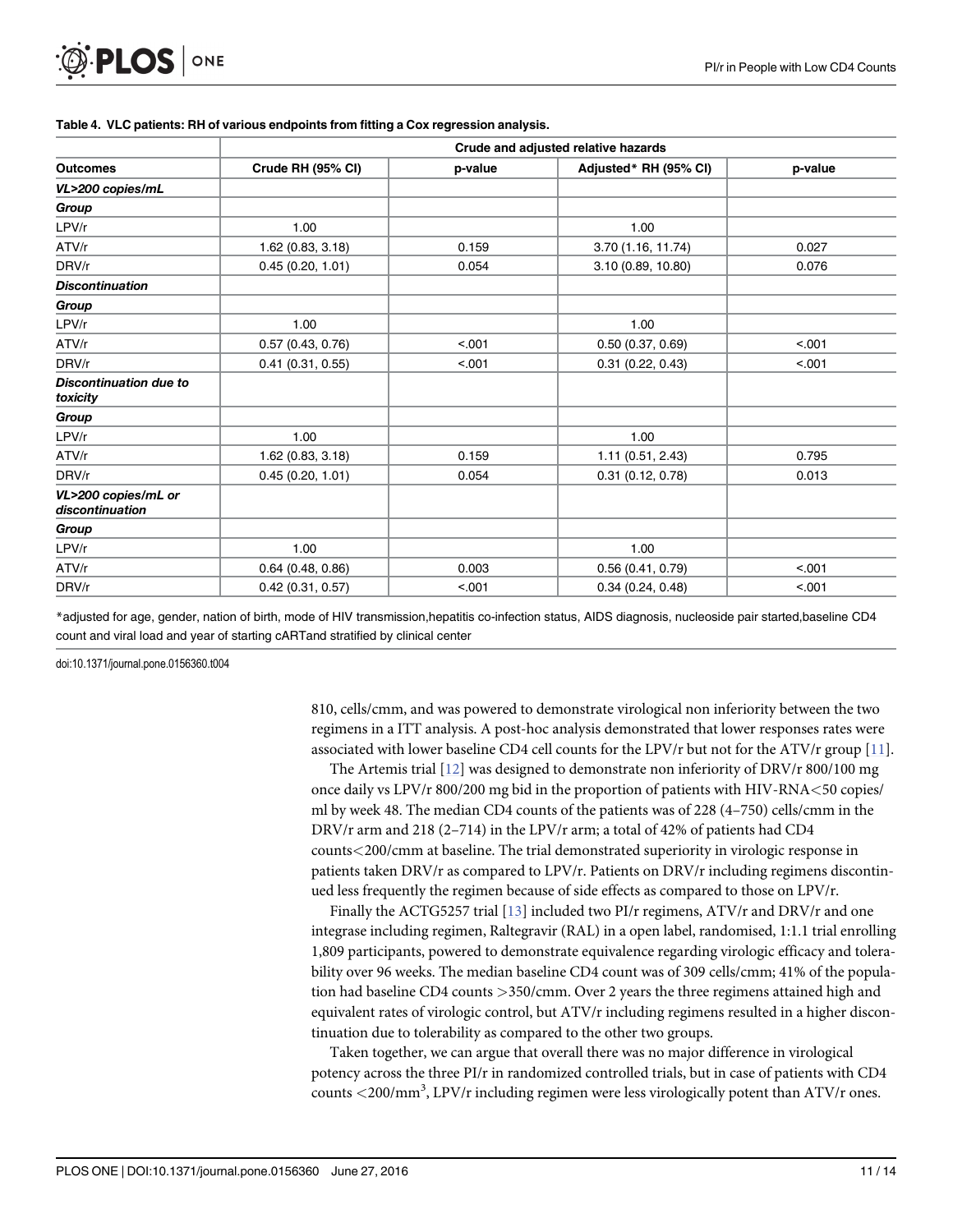<span id="page-11-0"></span>This last finding is not confirmed by our data in an observational setting, highlighting that LPV/r including regimens resulted the more potent than both ATV/r and DRV/r (even if in this last case not significantly different) in subjects with very low ( $\lt$  = 200/cmm) CD4 counts or AIDS.

Observational data may be biased for many reasons, but they are more adherent to real life than clinical trials. Possibly, LPV/r including regimens, to be administered twice a day and with a double boosted ritonavir, could be more potent that the other PI/r, as forgiveness could be less important.

Looking at discontinuation, LPV/r including regimens resulted to be those associated to higher risk of discontinuation across both CD4 strata, confirming the data of trials  $[11-12]$  $[11-12]$  $[11-12]$  $[11-12]$  $[11-12]$ , particularly linked to the gastrointestinal complains of the double dose of ritonavir.

Also, the higher risk of discontinuing the PI component of the regimen was true also for ATV/r as compared to DRV/r, confirming the finding of the ACTG5257 trial [[13](#page-13-0)], possibly due to hyperbilirubinemia as driver of willingness to discontinue the drug.

It is not surprising that, taking into account both efficacy, tolerability, scheduled timing of administration and toxicities, LPV/r including regimens are those associated to higher risk of treatment failure, accordingly to clinical trails, and actually all guidelines have downgraded LPV/r to a second-line choice in initial cART  $[4-8]$  $[4-8]$  $[4-8]$  $[4-8]$ , even if it shows a good virological outcome also in the real life setting.

In conclusion, based on our data in a real life setting, focused on severely immunodepressed patients, the overall efficacy and durability of the PI/r including regimens is high, with a likehood of only 4% and 21% of virological failure and discontinuation by one year.

New integrase including regimens, demonstrated to be at least at similar virological potency, but with less toxicities than PI/r in the clinical trials  $[13, 16-17]$  $[13, 16-17]$  $[13, 16-17]$  $[13, 16-17]$  $[13, 16-17]$  $[13, 16-17]$  should be compared to PI/r including regimens in this setting of advanced patients in order to hopefully further improve potency and durability of antiretroviral therapy.

## Supporting Information

[S1 Dataset.](http://www.plosone.org/article/fetchSingleRepresentation.action?uri=info:doi/10.1371/journal.pone.0156360.s001) (XLSX) [S1 Table](http://www.plosone.org/article/fetchSingleRepresentation.action?uri=info:doi/10.1371/journal.pone.0156360.s002).

(DOCX)

## Acknowledgments

## ICONA FOUNDATION STUDY GROUP BOARD OF DIRECTORS

A d'Arminio Monforte (Vice-President), M Andreoni, G Angarano, A Antinori, F Castelli, R Cauda, G Di Perri, M Galli, R Iardino, G Ippolito, A Lazzarin, CF Perno, F von Schloesser, P Viale

## SCIENTIFIC SECRETARY

A d'Arminio Monforte, A Antinori, A Castagna, F Ceccherini-Silberstein, A Cozzi-Lepri, E Girardi, S Lo Caputo, C Mussini, M Puoti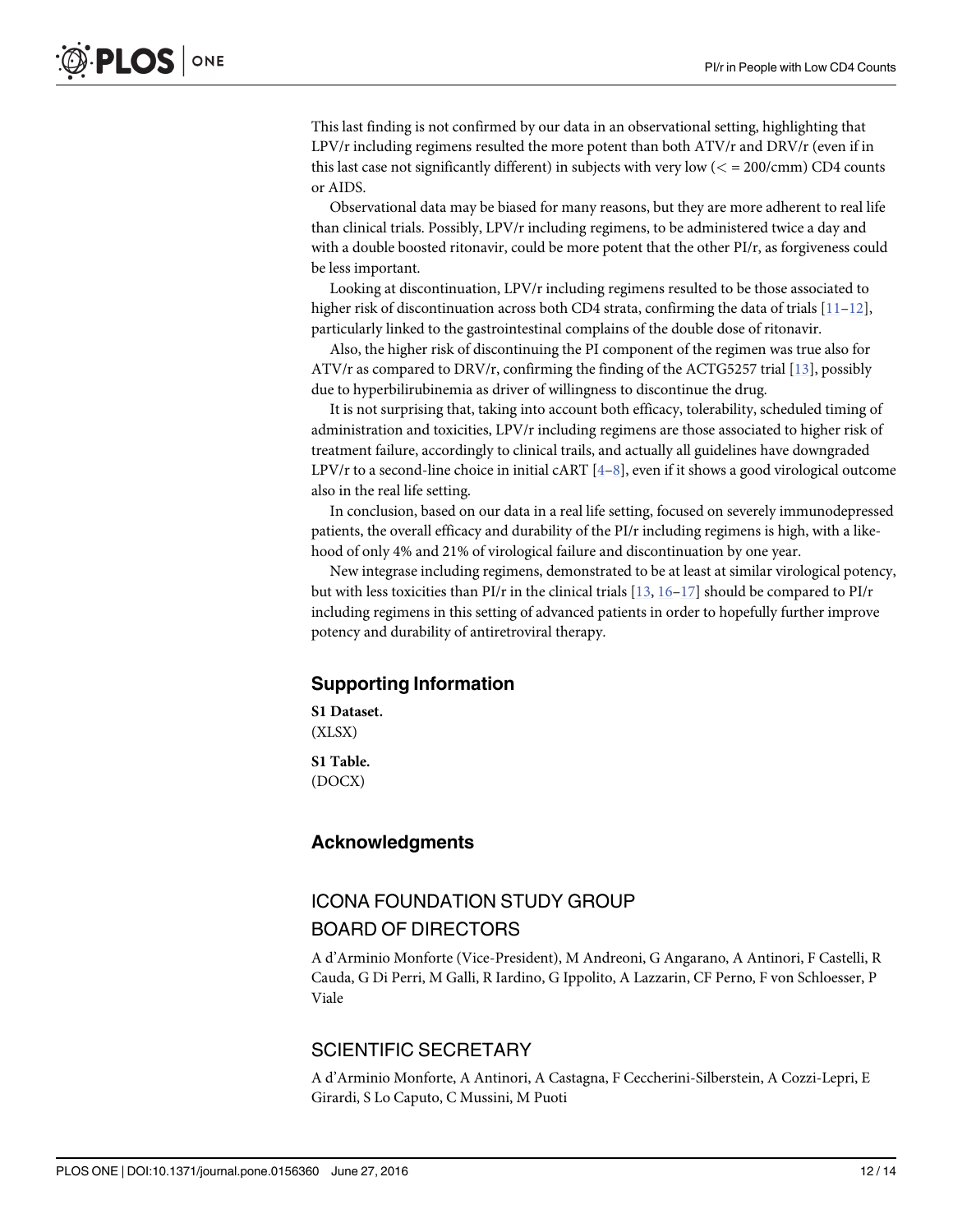## <span id="page-12-0"></span>STEERING COMMITTEE

M Andreoni, A Ammassari, A Antinori, C Balotta, A Bandera, P Bonfanti, S Bonora, M Borderi, A Calcagno, L Calza, MR Capobianchi, A Castagna, F Ceccherini-Silberstein, A Cingolani, P Cinque, A Cozzi-Lepri, A d'Arminio Monforte, A De Luca, A Di Biagio, E Girardi, N Gianotti, A Gori, G Guaraldi, G Lapadula, M Lichtner, S Lo Caputo, G Madeddu, F Maggiolo, G Marchetti, S Marcotullio, L Monno, C Mussini, S Nozza, M Puoti, E Quiros Roldan, R Rossotti, S Rusconi, MM Santoro, A Saracino, M Zaccarelli.

## STATISTICAL AND MONITORING TEAM

A Cozzi-Lepri, I Fanti, L Galli, P Lorenzini, A Rodano, M Shanyinde, A Tavelli

## BIOLOGICAL BANK INMI

F Carletti, S Carrara, A Di Caro, S Graziano, F Petrone, G Prota, S Quartu, S Truffa

## PARTICIPATING PHYSICIANS AND CENTERS

Italy A Giacometti, A Costantini, C Valeriani (Ancona); G Angarano, L Monno, C Santoro (Bari); F Maggiolo, C Suardi (Bergamo); P Viale, V Donati, G Verucchi (Bologna); F Castelli, E Quiros Roldan, C Minardi (Brescia); T Quirino, C Abeli (Busto Arsizio); PE Manconi, P Piano (Cagliari); B Cacopardo, B Celesia (Catania); J Vecchiet, K Falasca (Chieti); L Sighinolfi, D Segala (Ferrara); F Mazzotta, F Vichi (Firenze); G Cassola, C Viscoli, A Alessandrini, N Bobbio, G Mazzarello (Genova); C Mastroianni, V Belvisi (Latina); P Bonfanti, I Caramma (Lecco); A Chiodera, AP Castelli (Macerata); M Galli, A Lazzarin, G Rizzardini, M Puoti, A d'Arminio Monforte, AL Ridolfo, R Piolini, A Castagna, S Salpietro, L Carenzi, MC Moioli, C Tincati, G Marchetti (Milano); C Mussini, C Puzzolante (Modena); A Gori, G Lapadula (Monza); N Abrescia, A Chirianni, G Borgia, F Di Martino, L Maddaloni, I Gentile, R Orlando (Napoli); F Baldelli, D Francisci (Perugia); G Parruti, T Ursini (Pescara); G Magnani, MA Ursitti (Reggio Emilia); R Cauda, M Andreoni, A Antinori, V Vullo, A Cristaudo, A Cingolani, G Baldin, S Cicalini, L Gallo, E Nicastri, R Acinapura, M Capozzi, R Libertone, S Savinelli, A Latini (Roma); M Cecchetto, F Viviani (Rovigo); MS Mura, G Madeddu (Sassari); A De Luca, B Rossetti (Siena); P Caramello, G Di Perri, GC Orofino, S Bonora, M Sciandra (Torino); M Bassetti, A Londero (Udine); G Pellizzer, V Manfrin (Vicenza).

## Author Contributions

Conceived and designed the experiments: ADM AA ADL ACL. Performed the experiments: FM TQ CP GR PEM SR NG. Analyzed the data: ACL. Wrote the paper: ADM AA ADL ACL.

## References

- [1.](#page-1-0) The INSIGHT START Study Group. Initiation of antiretroviral therapy in early asymptomatic HIV infection. N Engl J Med. 2015; 373: 795–807. doi: [10.1056/NEJMoa1506816](http://dx.doi.org/10.1056/NEJMoa1506816) PMID: [26192873](http://www.ncbi.nlm.nih.gov/pubmed/26192873)
- [2.](#page-1-0) Boulassel MR, Chomont N, Pai NP, Gilmore N, Sékaly RP, Routy JP. CD4 T cell nadir independently predicts the magnitude of the HIV reservoir after prolonged suppressive antiretroviral therapy. J Clin Virol. 2012; 53(1):29–32. doi: [10.1016/j.jcv.2011.09.018](http://dx.doi.org/10.1016/j.jcv.2011.09.018) PMID: [22019250](http://www.ncbi.nlm.nih.gov/pubmed/22019250)
- [3.](#page-1-0) When to Start Consortium: timing of initiation of antiretroviral therapy in AIDS-feeHV-1 infected patients: a collaborative analysis of 18 HIV cohort studies. Lancet 2009; 18: 1352–1363.
- [4.](#page-1-0) DHHS Panel on antiretroviral guidelines for adult and adolescents: Guidelines for the Use of Antiretroviral Agents in HIV-1-Infected Adults and Adolescents. Available: [https://aidsinfo.nih.gov/guidelines/html/](https://aidsinfo.nih.gov/guidelines/html/1/adult-and-adolescent-treatment-guidelines/0) [1/adult-and-adolescent-treatment-guidelines/0.](https://aidsinfo.nih.gov/guidelines/html/1/adult-and-adolescent-treatment-guidelines/0) Accessed 2015 April 15.
- 5. WHO: Guidelines on when to start antiretroviral therapy and on pre-exposure prophylaxis for HIV. 30 September 2015. Available: apps.who.int/iris/bitstream/10665/186275/1/9789241509565\_eng.pdf.